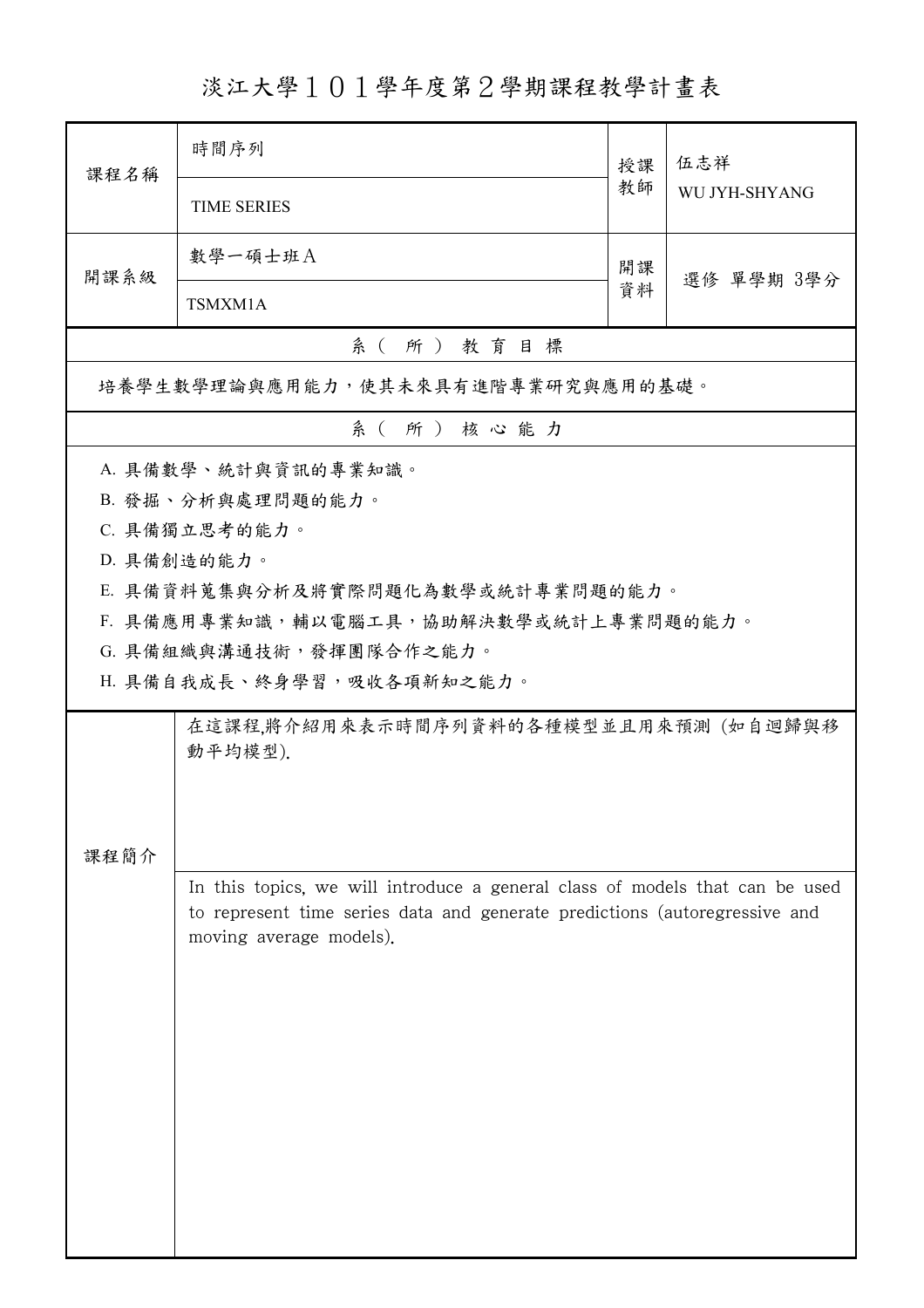本課程教學目標與目標層級、系(所)核心能力相關性 一、目標層級(選填): (一)「認知」(Cognitive 簡稱C)領域:C1 記憶、C2 瞭解、C3 應用、C4 分析、 C5 評鑑、C6 創造 (二)「技能」(Psychomotor 簡稱P)領域:P1 模仿、P2 機械反應、P3 獨立操作、 P4 聯結操作、P5 自動化、P6 創作 (三)「情意」(Affective 簡稱A)領域:A1 接受、A2 反應、A3 重視、A4 組織、 A5 內化、A6 實踐 二、教學目標與「目標層級」、「系(所)核心能力」之相關性: (一)請先將課程教學目標分別對應前述之「認知」、「技能」與「情意」的各目標層級, 惟單項教學目標僅能對應C、P、A其中一項。 (二)若對應「目標層級」有1~6之多項時,僅填列最高層級即可(例如:認知「目標層級」 對應為C3、C5、C6項時,只需填列C6即可,技能與情意目標層級亦同)。 (三)再依據所訂各項教學目標分別對應其「系(所)核心能力」。單項教學目標若對應

「系(所)核心能力」有多項時,則可填列多項「系(所)核心能力」。 (例如:「系(所)核心能力」可對應A、AD、BEF時,則均填列。)

| 序            | 教學目標(中文)                    | 教學目標(英文)                                 | 相關性            |              |  |  |  |  |
|--------------|-----------------------------|------------------------------------------|----------------|--------------|--|--|--|--|
| 號            |                             |                                          | 目標層級           | 系(所)核心能力     |  |  |  |  |
| $\mathbf{1}$ | 學會建模與預測                     | Learns the modelling and the<br>forecast | P <sub>3</sub> | $\mathbf{A}$ |  |  |  |  |
|              | 教學目標之教學方法與評量方法              |                                          |                |              |  |  |  |  |
| 序<br>號       | 教學目標                        | 教學方法                                     | 評量方法           |              |  |  |  |  |
| $\mathbf{1}$ | 學會建模與預測                     | 講述                                       | 紙筆測驗           |              |  |  |  |  |
|              | 本課程之設計與教學已融入本校校級基本素養        |                                          |                |              |  |  |  |  |
|              | 淡江大學校級基本素養                  | 內涵說明                                     |                |              |  |  |  |  |
|              | 全球視野<br>$\langle \ \rangle$ |                                          |                |              |  |  |  |  |
|              | 洞悉未來<br>$\langle \ \rangle$ |                                          |                |              |  |  |  |  |
|              | 資訊運用                        |                                          |                |              |  |  |  |  |
|              | 品德倫理<br>$\langle \ \rangle$ |                                          |                |              |  |  |  |  |
|              | 獨立思考                        |                                          |                |              |  |  |  |  |
|              | 樂活健康                        |                                          |                |              |  |  |  |  |
|              | 團隊合作<br>$\langle \ \rangle$ |                                          |                |              |  |  |  |  |
|              | 美學涵養                        |                                          |                |              |  |  |  |  |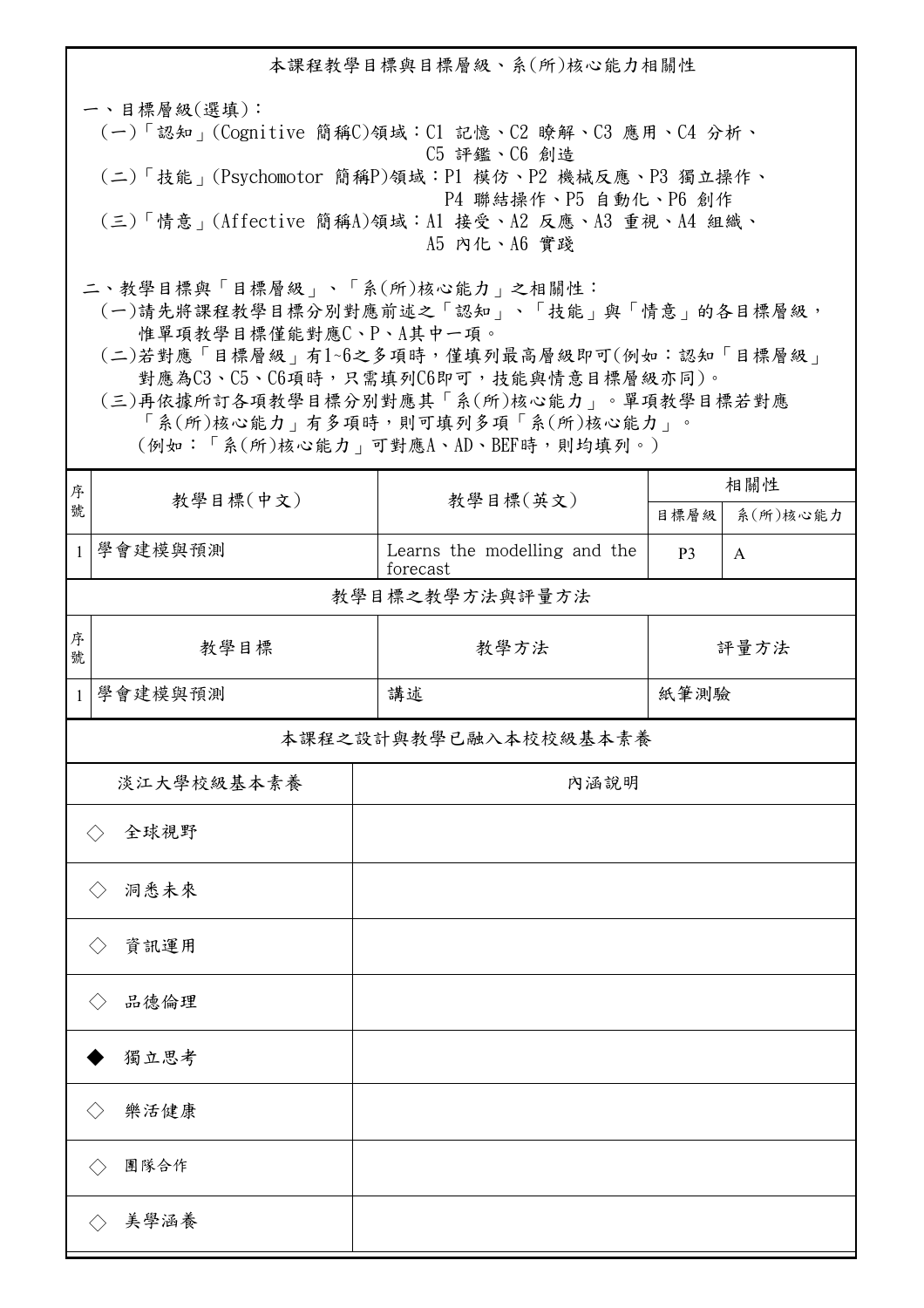| 週<br>次         | 日期起訖                       | 內 容 (Subject/Topics)                               | 備註 |  |
|----------------|----------------------------|----------------------------------------------------|----|--|
| 1              | $102/02/18$ ~<br>102/02/24 | Introduction                                       |    |  |
| $\overline{2}$ | $102/02/25$ ~<br>102/03/03 | Probability Models                                 |    |  |
| 3              | $102/03/04$ ~<br>102/03/10 | Probability Models                                 |    |  |
| $\overline{4}$ | $102/03/11$ ~<br>102/03/17 | Autoregressive Moving Average Models               |    |  |
| 5              | $102/03/18$ ~<br>102/03/24 | Autogressive Moving Average Models                 |    |  |
| 6              | $102/03/25$ ~<br>102/03/31 | Autogressive Moving Average Models                 |    |  |
| $\overline{7}$ | $102/04/01$ ~<br>102/04/07 | Estimation in the Time Domain                      |    |  |
| 8              | $102/04/08$ ~<br>102/04/14 | Estimation in the Time Domain                      |    |  |
| 9              | $102/04/15$ ~<br>102/04/21 | Estimation in the Time Domain                      |    |  |
| 10             | $102/04/22$ ~<br>102/04/28 | Examples in Splus                                  |    |  |
| 11             | $102/04/29$ ~<br>102/05/05 | Forecasting                                        |    |  |
| 12             | $102/05/06$ ~<br>102/05/12 | Forecasting                                        |    |  |
| 13             | $102/05/13$ ~<br>102/05/19 | Spectral Analysis                                  |    |  |
| 14             | $102/05/20$ ~<br>102/05/26 | Spectral Analysis                                  |    |  |
| 15             | $102/05/27$ ~<br>102/06/02 | Nonstationarity                                    |    |  |
| 16             | $102/06/03$ ~<br>102/06/09 | Nonstationarity                                    |    |  |
| 17             | $102/06/10$ ~<br>102/06/16 | Heteroskedasticity                                 |    |  |
| $18\,$         | $102/06/17$ ~<br>102/06/23 | Heteroskedasticity                                 |    |  |
| 修課應<br>注意事項    |                            |                                                    |    |  |
| 教學設備           |                            | (無)                                                |    |  |
| 教材課本           |                            | Time Series Applications to Finance Ngai Hang Chan |    |  |
| 參考書籍           |                            |                                                    |    |  |